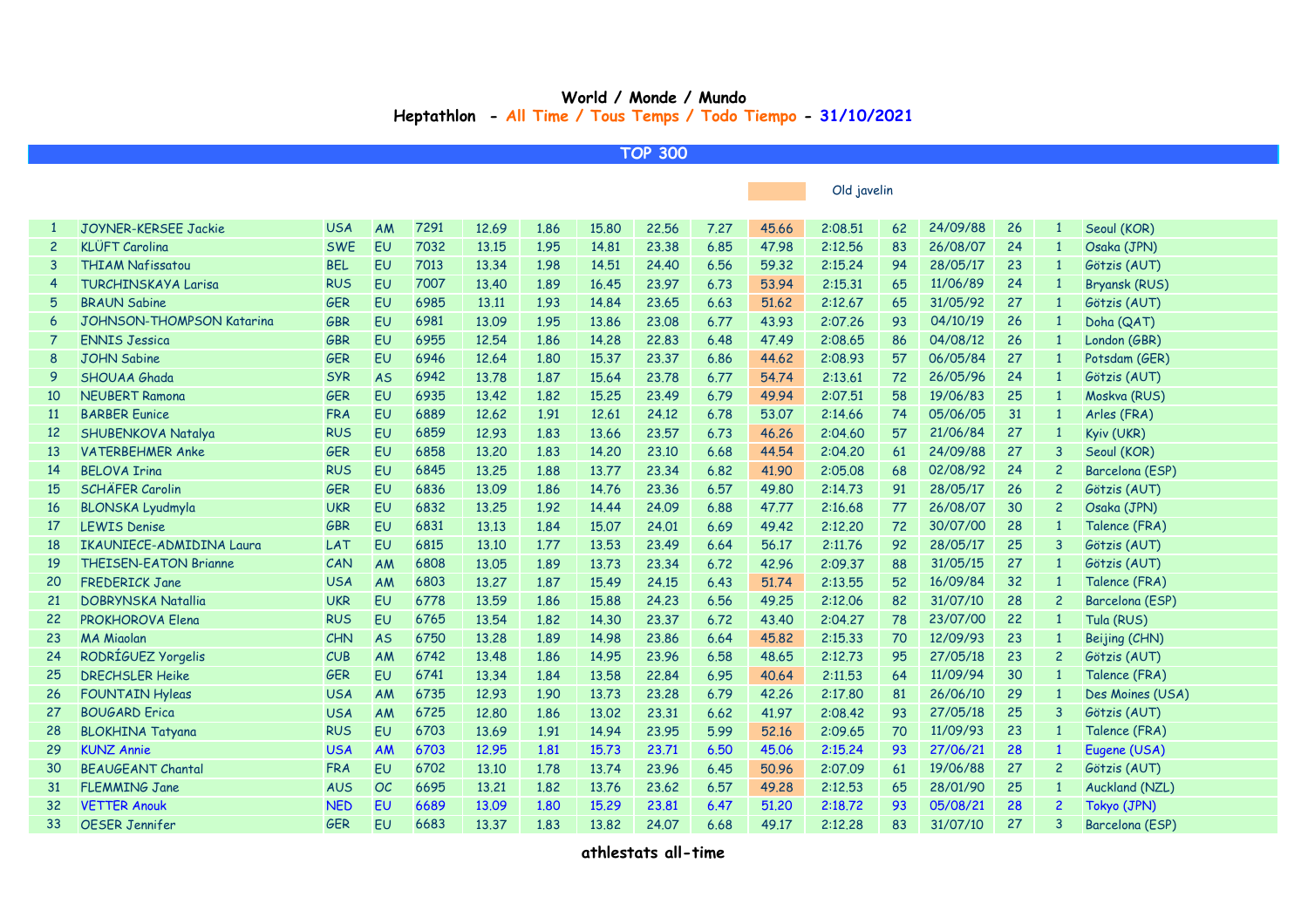| 34 | <b>WILLIAMS Kendell</b>    | <b>USA</b> | AM        | 6683 | 12.95 | 1.84 | 13.12 | 23.51 | 6.73 | 47.41 | 2:16.85 | 95 | 27/06/21 | 26 | $\overline{c}$ | Eugene (USA)         |
|----|----------------------------|------------|-----------|------|-------|------|-------|-------|------|-------|---------|----|----------|----|----------------|----------------------|
| 35 | <b>SAVITSKAYA Kristina</b> | <b>RUS</b> | <b>EU</b> | 6681 | 13.52 | 1.88 | 15.27 | 24.61 | 6.65 | 46.83 | 2:14.73 | 91 | 03/06/12 | 21 | $\mathbf{1}$   | Cheboksary (RUS)     |
| 36 | <b>SCHULZ Ines</b>         | GER        | EU        | 6660 | 13.56 | 1.84 | 13.95 | 23.93 | 6.70 | 42,82 | 2:06.31 | 65 | 19/06/88 | 23 | 3              | Götzis (AUT)         |
| 37 | PISHTIKOVA Svetla          | <b>BUL</b> | EU        | 6658 | 13.41 | 1.75 | 14.72 | 23,06 | 6.64 | 43.84 | 2:09.60 | 70 | 31/05/92 | 22 | $\overline{c}$ | Götzis (AUT)         |
| 38 | <b>KRIZSÁN Xénia</b>       | <b>HUN</b> | EU        | 6651 | 13.31 | 1.80 | 14.47 | 24.32 | 6.41 | 52.02 | 2:11,51 | 93 | 30/05/21 | 28 | $\mathbf{1}$   | Götzis (AUT)         |
| 39 | <b>SCHWARZKOPF Lilli</b>   | GER        | EU        | 6649 | 13.26 | 1.83 | 14,77 | 24,77 | 6.30 | 51.73 | 2:10,50 | 83 | 04/08/12 | 29 | $\overline{c}$ | London (GBR)         |
| 40 | <b>GRACHOVA Natalya</b>    | <b>UKR</b> | EU        | 6646 | 13.80 | 1.80 | 16.18 | 23,86 | 6.65 | 39.42 | 2:06.59 | 52 | 02/08/82 | 30 | $\mathbf{1}$   | Moskva (RUS)         |
| 41 | <b>THIELE Sibylle</b>      | GER        | EU        | 6635 | 13.14 | 1.76 | 16.00 | 24.18 | 6.62 | 45.74 | 2:15.30 | 65 | 07/07/86 | 21 | $\overline{c}$ | Moskva (RUS)         |
| 42 | <b>BURAGA Svetland</b>     | <b>BLR</b> | EU        | 6635 | 12.95 | 1.84 | 14.55 | 23.69 | 6.58 | 41.04 | 2:13.65 | 65 | 17/08/93 | 28 | 3              | Stuttgart (GER)      |
| 43 | ROSHCHUPKINA Natalya       | <b>RUS</b> | EU        | 6633 | 14.05 | 1.88 | 14,28 | 23.47 | 6.45 | 44.34 | 2:07.93 | 78 | 23/07/00 | 22 | $\overline{c}$ | Tula (RUS)           |
| 44 | LIVERMORE-SIMPSON Judy     | GBR        | EU        | 6623 | 13,05 | 1.92 | 14.73 | 25,09 | 6.56 | 40.92 | 2:11,70 | 60 | 30/08/86 | 26 | 3              | Stuttgart (GER)      |
| 45 | <b>NASTASE Liliana</b>     | <b>ROU</b> | EU        | 6619 | 12,86 | 1.82 | 14.34 | 23,70 | 6.49 | 41,30 | 2:11,22 | 62 | 02/08/92 | 30 | 4              | Barcelona (ESP)      |
| 46 | <b>CHERNOVA Tatyana</b>    | <b>RUS</b> | EU        | 6618 | 13.60 | 1.73 | 13.13 | 23.86 | 6.78 | 53.51 | 2:12.11 | 88 | 01/06/08 | 20 | $\mathbf{1}$   | Götzis (AUT)         |
| 47 | NOWAK Malgorzata           | POL        | EU        | 6616 | 13,27 | 1.95 | 15,35 | 24,20 | 6.37 | 43.36 | 2:20.39 | 59 | 31/08/85 | 26 | $\mathbf{1}$   | Kobe (JPN)           |
| 48 | NAZAROVIENE Remigija       | LTU        | EU        | 6604 | 13.26 | 1.86 | 14.27 | 24.12 | 6.58 | 40.94 | 2:09.98 | 67 | 11/06/89 | 22 | $\overline{c}$ | <b>Bryansk (RUS)</b> |
| 49 | <b>TYUKHAY Iring</b>       | <b>RUS</b> | EU        | 6604 | 13.20 | 1.84 | 14.97 | 24.33 | 6.71 | 43.84 | 2:17.64 | 67 | 28/05/95 | 28 | 3              | Götzis (AUT)         |
| 50 | <b>ZFLINKA Jessica</b>     | CAN        | AM        | 6599 | 12.76 | 1.77 | 14.74 | 23,42 | 5.98 | 46.60 | 2:08.95 | 81 | 28/06/12 | 31 | $\mathbf{1}$   | Calgary (CAN)        |
| 51 | <b>SKUJYTE Austra</b>      | LTU        | EU        | 6599 | 14,00 | 1.92 | 17.31 | 25.43 | 6.25 | 51.13 | 2:20.59 | 79 | 04/08/12 | 33 | 5              | London (GBR)         |
| 52 | <b>MOSKALETS Svetlana</b>  | <b>RUS</b> | EU        | 6598 | 13,20 | 1.82 | 13,78 | 23.56 | 6.74 | 42,48 | 2:14.54 | 69 | 17/06/94 | 25 | $\mathbf{1}$   | Vladimir (RUS)       |
| 53 | SOKOLOVA Svetlana          | <b>RUS</b> | EU        | 6591 | 13.56 | 1.82 | 15.09 | 24,02 | 6.26 | 45,07 | 2:07.23 | 81 | 23/06/04 | 23 | $\overline{1}$ | Tula (RUS)           |
| 54 | <b>PREINER Verena</b>      | <b>AUT</b> | EU        | 6591 | 13.42 | 1.80 | 14.34 | 23.96 | 6.16 | 49.58 | 2:07.74 | 95 | 30/06/19 | 24 | $\overline{1}$ | Ratingen (GER)       |
| 55 | <b>OOSTERWEGEL Emma</b>    | <b>NED</b> | <b>EU</b> | 6590 | 13.36 | 1.80 | 13,28 | 24.25 | 6.29 | 54.60 | 2:11.09 | 98 | 05/08/21 | 23 | 3              | Tokyo (JPN)          |
| 56 | <b>MELNICHENKO Ganna</b>   | <b>UKR</b> | EU        | 6586 | 13.29 | 1.86 | 13,85 | 23.87 | 6.49 | 41.87 | 2:09.85 | 83 | 13/08/13 | 30 | $\overline{1}$ | Moskva (RUS)         |
| 57 | <b>SALMAN-RATH Claudia</b> | GER        | EU        | 6580 | 13.51 | 1.74 | 14.00 | 23,62 | 6.86 | 39.67 | 2:05.54 | 86 | 28/05/17 | 31 | 5              | Götzis (AUT)         |
| 58 | NATHAN Le Shundra          | <b>USA</b> | AM        | 6577 | 13,28 | 1.76 | 14.74 | 24,23 | 6.59 | 50,08 | 2:16.92 | 68 | 30/05/99 | 31 | $\mathbf{1}$   | Götzis (AUT)         |
| 59 | NANA DJIMOU Antoinette     | <b>FRA</b> | EU        | 6576 | 12.96 | 1.80 | 14.26 | 24,72 | 6.13 | 55,87 | 2:15.94 | 85 | 04/08/12 | 27 | 6              | London (GBR)         |
| 60 | <b>INÁNCSI Rita</b>        | <b>HUN</b> | EU        | 6573 | 13.66 | 1.84 | 13.94 | 24,20 | 6.78 | 46,28 | 2:16.02 | 71 | 29/05/94 | 23 | 3              | Götzis (AUT)         |
| 61 | <b>TISCHLER Heike</b>      | <b>GER</b> | EU        | 6572 | 14.08 | 1.82 | 13.73 | 24.29 | 6.22 | 53.24 | 2:05.50 | 64 | 31/08/90 | 26 | $\overline{c}$ | Split (CRO)          |
| 62 | <b>VIDTS Noor</b>          | <b>BEL</b> | EU        | 6571 | 13.17 | 1.83 | 14.33 | 23.70 | 6.32 | 41.80 | 2:09.05 | 96 | 05/08/21 | 25 | 4              | Tokyo (JPN)          |
| 63 | <b>SAZANOVICH Natallia</b> | <b>BLR</b> | EU        | 6563 | 13.56 | 1.80 | 14.52 | 23.72 | 6.70 | 46.00 | 2:17.92 | 73 | 28/07/96 | 23 | $\overline{c}$ | Atlanta (USA)        |
| 64 | <b>KURBAN Olga</b>         | <b>RUS</b> | EU        | 6559 | 13.29 | 1.77 | 13.71 | 24.04 | 6.51 | 49.23 | 2:12,42 | 87 | 16/06/08 | 21 | $\overline{1}$ | Chelyabinsk (RUS)    |
| 65 | <b>MIROMANOVA Nadezhda</b> | <b>RUS</b> | EU        | 6552 | 13.92 | 1.80 | 15.19 | 23,84 | 6.67 | 38,60 | 2:06.80 | 58 | 21/06/84 | 26 | $\overline{c}$ | Kyiv (UKR)           |
| 66 | <b>DADIC Ivona</b>         | <b>AUT</b> | EU        | 6552 | 13.66 | 1,82 | 14.06 | 23,61 | 6.35 | 47.42 | 2:11.87 | 93 | 10/08/18 | 25 | 4              | Berlin (GER)         |
| 67 | <b>MARTSENYUK Yelena</b>   | <b>RUS</b> | EU        | 6551 | 13.54 | 1.82 | 15,32 | 24.25 | 6.25 | 47.56 | 2:12.72 | 61 | 02/07/88 | 27 | $\overline{c}$ | Staiki (BLR)         |
| 68 | <b>DAY Sharon</b>          | <b>USA</b> | AM        | 6550 | 13.54 | 1.90 | 13,77 | 24.02 | 6.16 | 47.38 | 2:12.12 | 85 | 21/06/13 | 28 | $\overline{1}$ | Des Moines (USA)     |
| 69 | <b>SOTHERTON Kelly</b>     | GBR        | EU        | 6547 | 13,27 | 1.85 | 13,84 | 23,77 | 6.67 | 37.21 | 2:10.29 | 76 | 29/05/05 | 29 | $\overline{c}$ | Götzis (AUT)         |
| 70 | <b>STEIGAUF Mona</b>       | GER        | EU        | 6546 | 13.13 | 1.85 | 12.83 | 24.14 | 6.56 | 43.86 | 2:11.15 | 70 | 27/08/97 | 27 | $\mathbf{1}$   | Catania (ITA)        |
| 71 | <b>SCHIPPERS Dafne</b>     | <b>NED</b> | <b>EU</b> | 6545 | 13.13 | 1.69 | 13.69 | 22.35 | 6.48 | 41.39 | 2:08.59 | 92 | 01/06/14 | 22 | 3              | Götzis (AUT)         |
| 72 | <b>TYMINSKA Karolina</b>   | POL        | EU        | 6544 | 13.12 | 1.74 | 14.70 | 23,87 | 6.39 | 41.32 | 2:05.21 | 84 | 30/08/11 | 27 | 4              | Daegu (KOR)          |
| 73 | <b>WLODARCZYK Urszula</b>  | POL        | EU        | 6542 | 13.55 | 1.81 | 14.16 | 24,48 | 6.63 | 44.18 | 2:09.59 | 65 | 04/08/97 | 32 | 4              | Athína (GRE)         |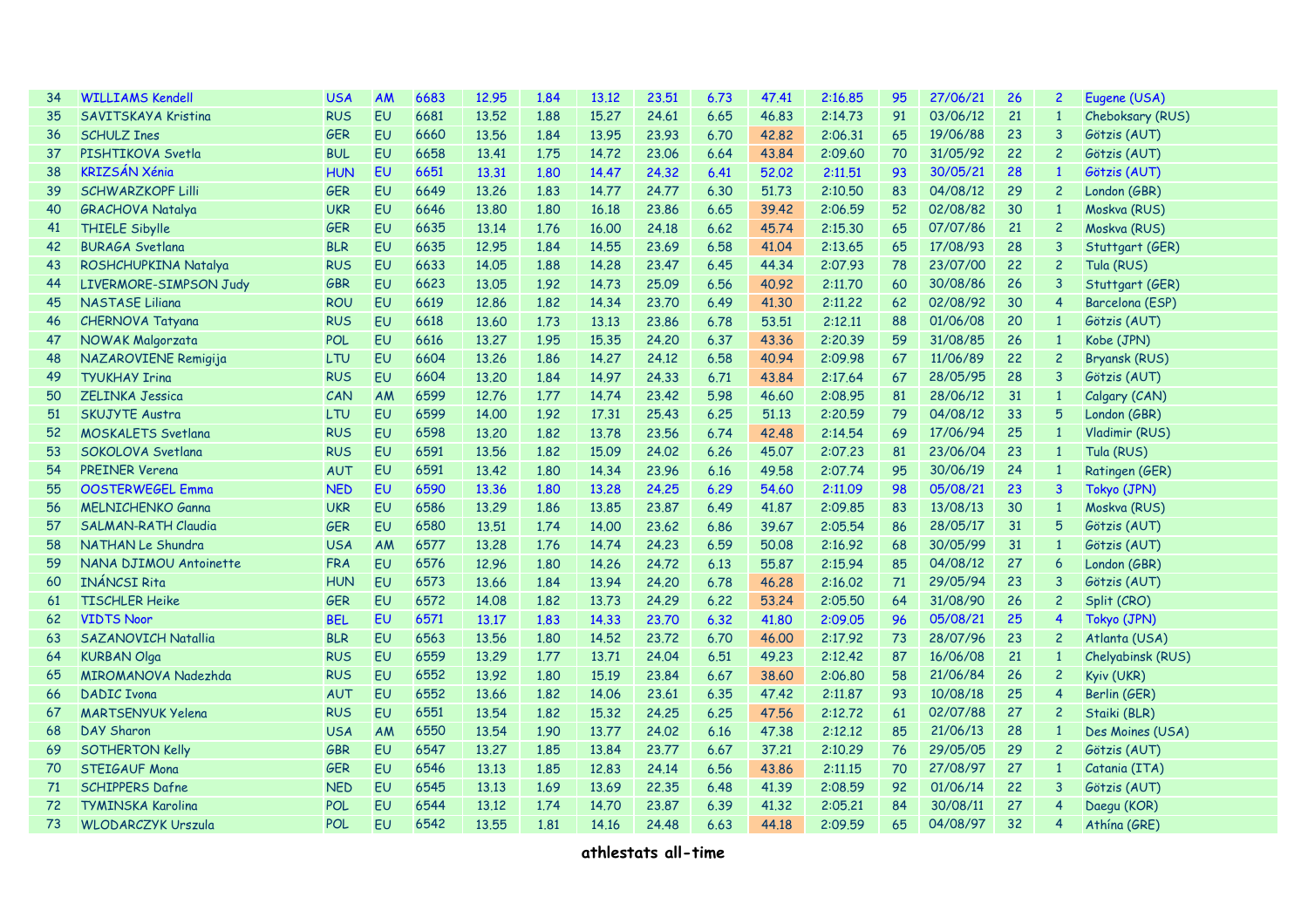| 74         | <b>KOLYADINA Mila</b>        | <b>RUS</b> | <b>EU</b> | 6541 | 14.05 | 1.82 | 16.28 | 24.81 | 6.48 | 48.26 | 2:15.26 | 60 | 19/06/83 | 23 | 4              | Moskva (RUS)                 |
|------------|------------------------------|------------|-----------|------|-------|------|-------|-------|------|-------|---------|----|----------|----|----------------|------------------------------|
| 75         | <b>SHPAK Tatyana</b>         | <b>UKR</b> | <b>EU</b> | 6539 | 13.57 | 1.76 | 15.30 | 23.61 | 6.52 | 39.28 | 2:07.25 | 60 | 02/07/88 | 28 | 3              | Staiki (BLR)                 |
| 76         | <b>BROERSEN Nadine</b>       | <b>NED</b> | EU        | 6539 | 13.57 | 1.87 | 13.89 | 25.09 | 6.31 | 51.96 | 2:12.94 | 90 | 06/07/14 | 24 | $\mathbf{1}$   | Toruń (POL)                  |
| 77         | <b>SMIRNOVA Ekaterina</b>    | <b>RUS</b> | EU        | 6536 | 13.41 | 1.82 | 14.82 | 24.84 | 6.56 | 45.66 | 2:13.38 | 56 | 19/06/83 | 27 | 3              | Moskva (RUS)                 |
| 78         | <b>BEER Peggy</b>            | GER        | EU        | 6531 | 13.27 | 1.82 | 13.46 | 23.99 | 6.38 | 42,10 | 2:05.79 | 69 | 31/08/90 | 21 | 3              | Split (CRO)                  |
| 79         | <b>GUTHRIE-GRESHAM Diane</b> | <b>JAM</b> | AM        | 6527 | 13.86 | 1.86 | 13,80 | 24.91 | 6.92 | 49.04 | 2:20.82 | 71 | 03/06/95 | 24 | $\overline{1}$ | Knoxville (USA)              |
| 80         | <b>EVERTS Sabine</b>         | GER        | EU        | 6523 | 13.45 | 1.89 | 12.39 | 23.73 | 6.75 | 36.02 | 2:07.73 | 61 | 10/06/82 | 21 | $\mathbf{1}$   | Mannheim (GER)               |
| 81         | <b>GRABUSTE Aiga</b>         | LAT        | <b>EU</b> | 6507 | 13.46 | 1.77 | 14,30 | 24,35 | 6.62 | 46,40 | 2:13,60 | 88 | 17/07/11 | 23 | $\overline{c}$ | Ratingen (GER)               |
| 82         | <b>CLARIUS Birgit</b>        | <b>GER</b> | <b>EU</b> | 6500 | 13.61 | 1.81 | 15.22 | 24.69 | 6.08 | 50.20 | 2:11,29 | 65 | 20/06/93 | 28 | $\mathbf{1}$   | Vaterstetten (GER)           |
| 83         | NWABA Barbara                | <b>USA</b> | AM        | 6500 | 13.49 | 1.82 | 13,77 | 23.76 | 6.23 | 43.48 | 2:07.13 | 89 | 28/06/15 | 26 | $\mathbf{1}$   | Eugene (USA)                 |
| 84         | <b>CHUDZIK Kamila</b>        | POL        | <b>EU</b> | 6494 | 13.46 | 1.73 | 14.13 | 24.43 | 6.43 | 55.15 | 2:17,41 | 86 | 07/06/08 | 22 | $\mathbf{1}$   | Zielona Góra (POL)           |
| 85         | <b>DROBYAZHKO Svetlana</b>   | <b>RUS</b> | <b>EU</b> | 6493 | 13.77 | 1.89 | 13.89 | 24.94 | 6.30 | 48.44 | 2:11.89 | 64 | 14/08/88 | 24 | $\mathbf{1}$   | Kyiv (UKR)                   |
| 86         | <b>DRESSEL Birgit</b>        | GER        | <b>EU</b> | 6487 | 13.56 | 1.92 | 14.12 | 24.68 | 6.28 | 45.70 | 2:15.78 | 60 | 30/08/86 | 26 | 4              | Stuttgart (GER)              |
| 87         | <b>MASLENNIKOVA Marianna</b> | <b>RUS</b> | <b>EU</b> | 6474 | 13.37 | 1.83 | 13.68 | 24.07 | 6.28 | 40.42 | 2:05.60 | 61 | 02/08/88 | 27 | $\overline{c}$ | Kyiv (UKR)                   |
| 88         | <b>BURRELL Shelia</b>        | <b>USA</b> | AM        | 6472 | 13.05 | 1.67 | 12,87 | 22.92 | 6.45 | 48.74 | 2:14.24 | 72 | 05/08/01 | 29 | 3              | Edmonton (CAN)               |
| 89         | <b>VISSER Nadine</b>         | <b>NED</b> | EU        | 6467 | 13.04 | 1.77 | 13,15 | 23,62 | 6.48 | 44.01 | 2:13.88 | 95 | 31/05/15 | 20 | 5              | Götzis (AUT)                 |
| 90         | <b>BOLSHOVA Ekaterina</b>    | <b>RUS</b> | EU        | 6466 | 13.53 | 1.91 | 13.58 | 24.17 | 6.45 | 37.62 | 2:10,42 | 88 | 03/06/12 | 24 | 3              | Cheboksary (RUS)             |
| 91         | <b>BLAIR-LABOUNTY Kelly</b>  | <b>USA</b> | AM        | 6465 | 13.47 | 1.74 | 13,28 | 24.13 | 6.52 | 51,60 | 2:15.31 | 70 | 12/06/97 | 27 | $\mathbf{1}$   | Indianapolis (USA)           |
| 92         | <b>BOGDANOVA Anna</b>        | <b>RUS</b> | <b>EU</b> | 6465 | 13.09 | 1.86 | 14.08 | 24.24 | 6.45 | 35.41 | 2:09.45 | 84 | 16/08/08 | 24 | 6              | Beijing (CHN)                |
| 93         | <b>IGNATKINA Yuliya</b>      | <b>RUS</b> | <b>EU</b> | 6463 | 13.88 | 1.85 | 14.02 | 24.57 | 6.47 | 46.11 | 2:12,88 | 82 | 13/06/06 | 24 | $\mathbf{1}$   | Tula (RUS)                   |
| 94         | <b>KUROCHKINA Valentina</b>  | <b>RUS</b> | EU        | 6461 | 13.89 | 1.85 | 14.40 | 24.51 | 6.63 | 43.98 | 2:15.94 | 59 | 11/08/83 | 24 | $\mathbf{1}$   | Tallinn (EST)                |
| 95         | <b>KLUCINOVÁ Eliška</b>      | <b>CZE</b> | <b>EU</b> | 6460 | 13.81 | 1.90 | 14,10 | 24.67 | 6.43 | 45.53 | 2:16.47 | 88 | 14/06/14 | 26 | $\overline{1}$ | Kladno (CZE)                 |
| 96         | <b>DIMITROVA Valentina</b>   | <b>BUL</b> | <b>EU</b> | 6453 | 14.31 | 1.86 | 16,07 | 24.78 | 6.26 | 42.26 | 2:08.74 | 56 | 29/05/83 | 27 | $\overline{c}$ | Götzis (AUT)                 |
| 97         | <b>HEINRICH Cornelia</b>     | <b>GER</b> | <b>EU</b> | 6453 | 13.66 | 1.90 | 15.33 | 24.58 | 6.49 | 41.26 | 2:20.56 | 60 | 18/06/89 | 29 | $\overline{c}$ | Götzis (AUT)                 |
| 98         | <b>REICHELT Marion</b>       | GER        | EU        | 6442 | 13.47 | 1.87 | 12.91 | 23.62 | 6.68 | 37.80 | 2:15.15 | 62 | 05/07/87 | 25 | $\overline{c}$ | Arles (FRA)                  |
| 99         | ZSIVOCZKY-FARKAS Györgyi     | <b>HUN</b> | EU        | 6442 | 13.79 | 1.86 | 14.39 | 25,38 | 6.31 | 48,07 | 2:11,76 | 85 | 13/08/16 | 31 | 8              | Río de Janeiro (BRA)         |
| 100        | PANTELEEVA Yana              | <b>RUS</b> | EU        | 6430 | 13.79 | 1.77 | 14,77 | 25,33 | 6.47 | 50.64 | 2:13.82 | 88 | 16/06/08 | 20 | $\overline{c}$ | Chelyabinsk (RUS)            |
| 101        | <b>MÄCHTIG Julia</b>         | GER        | EU        | 6430 | 14.12 | 1.75 | 15.79 | 24.89 | 6.31 | 51.58 | 2:14.12 | 86 | 16/06/13 | 27 | $\overline{1}$ | Ratingen (GER)               |
| 102        | <b>SUKHOVA Antonina</b>      | <b>RUS</b> | <b>EU</b> | 6427 | 13.0  | 1,82 | 13.79 | 24.8  | 6.41 | 45,88 | 2:13.5  | 59 | 26/08/84 | 25 | $\mathbf{1}$   | Tula (RUS)                   |
| 103        | <b>GAUTZSCH Birgit</b>       | <b>GER</b> | <b>EU</b> | 6425 | 13.37 | 1.80 | 13,78 | 23.84 | 6.47 | 43.92 | 2:17.13 | 67 | 20/08/89 | 22 | $\overline{c}$ | Cottbus (GER)                |
| 104        | <b>ANDERSON Jodi</b>         | <b>USA</b> | AM        | 6424 | 13.52 | 1.80 | 13.40 | 24.49 | 6.36 | 48.52 | 2:13,20 | 57 | 17/06/84 | 27 | $\overline{c}$ | Los Angeles (USA)            |
| 105        | <b>MATYUSHEVA Irina</b>      | <b>UKR</b> | <b>EU</b> | 6424 | 13.40 | 1.86 | 13.54 | 24.40 | 6.28 | 40.20 | 2:08.24 | 65 | 02/08/88 | 23 | 3              | Kyiv (UKR)                   |
| 106        | <b>RATSU Lyubov</b>          | <b>MDA</b> | <b>EU</b> | 6423 | 13.6  | 1.80 | 14.75 | 24.2  | 6.53 | 41.86 | 2:11,6  | 61 | 28/08/83 | 22 | $\mathbf{1}$   | Chișinău (MDA)               |
| 107        | <b>SIMPSON Margaret</b>      | GHA        | <b>AF</b> | 6423 | 13.41 | 1.85 | 13,01 | 24.55 | 6.32 | 52.71 | 2:21.71 | 81 | 29/05/05 | 24 | 4              | Götzis (AUT)                 |
| 108        | <b>RUCKSTUHL Karin</b>       | <b>NED</b> | <b>EU</b> | 6423 | 13.17 | 1.83 | 13.25 | 24.22 | 6.51 | 39.54 | 2:11.97 | 80 | 08/08/06 | 26 | $\overline{c}$ | Göteborg (SWE)               |
| 109        | YOSYPENKO Lyudmyla #         | <b>UKR</b> | EU        | 6423 | 13.69 | 1.86 | 12.90 | 24.02 | 6.19 | 51.30 | 2:17.82 | 84 | 20/09/09 | 25 | 4              | Talence (FRA)                |
| <b>110</b> | <b>MILLER KOCH Heather</b>   | <b>USA</b> | AM        | 6423 | 13.47 | 1.73 | 12.72 | 23.64 | 6.19 | 41.23 | 2:07.32 | 87 | 10/07/16 | 29 | $\overline{c}$ | Eugene (USA)                 |
| <b>111</b> | <b>GITTENS Tyra</b>          | <b>TTO</b> | AM        | 6418 | 13.47 | 1.95 | 11.96 | 23,43 | 6.96 | 40.18 | 2:31.97 | 98 | 14/05/21 | 23 | $\mathbf{1}$   | <b>College Station (USA)</b> |
| 112        | <b>RUOTSALAINEN Satu</b>     | <b>FIN</b> | EU        | 6404 | 13.54 | 1.88 | 12.46 | 24,20 | 6.18 | 47.04 | 2:13.24 | 66 | 27/08/91 | 25 | 4              | Tokyo (JPN)                  |
| 113        | <b>DIMITROVA Emilia</b>      | <b>BUL</b> | EU        | 6403 | 13.73 | 1.76 | 13.46 | 23.17 | 6.29 | 43.30 | 2:09.85 | 67 | 07/07/86 | 19 | 6              | Moskva (RUS)                 |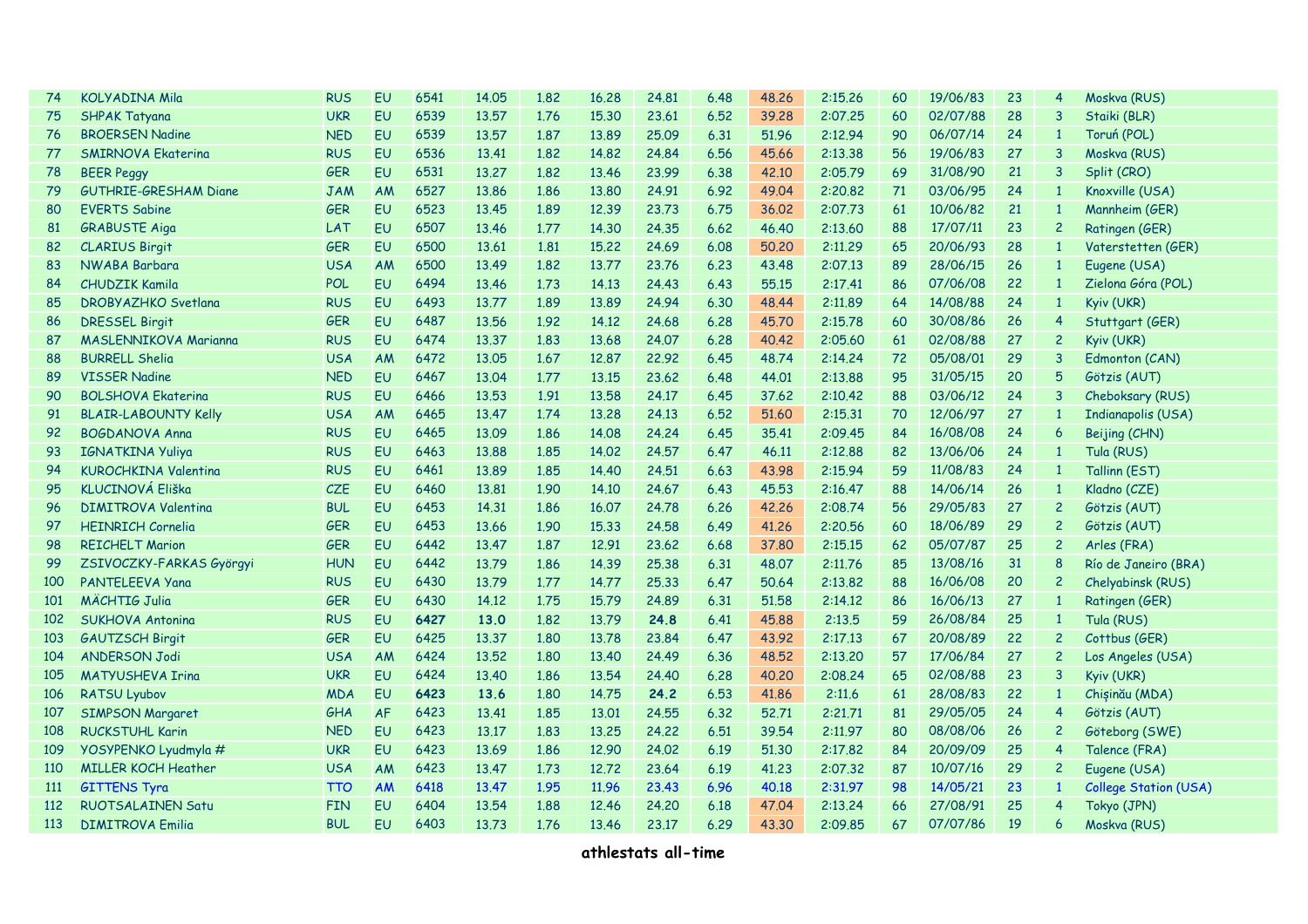| 114 | <b>KORITSKAYA Diana</b>      | <b>RUS</b> | <b>EU</b> | 6401 | 13.77 | 1.79 | 13.41 | 23.79 | 6.10 | 45.14 | 2:06.11 | 75 | 23/07/00 | 25 | 3                       | Tula (RUS)              |
|-----|------------------------------|------------|-----------|------|-------|------|-------|-------|------|-------|---------|----|----------|----|-------------------------|-------------------------|
| 115 | <b>CACHOVÁ Katerina</b>      | <b>CZE</b> | <b>EU</b> | 6400 | 13.29 | 1.85 | 12.71 | 24.25 | 6.36 | 44.64 | 2:14.91 | 90 | 10/08/18 | 28 | 6                       | Berlin (GER)            |
| 116 | <b>YAKOVLEVA Olga</b>        | <b>RUS</b> | EU        | 6399 | 13.53 | 1.79 | 15.14 | 24,26 | 6.13 | 41,42 | 2:09.20 | 57 | 27/09/82 | 25 | $\mathbf{1}$            | Tashkent (UZB)          |
| 117 | <b>TEPPE Nathalie</b>        | <b>FRA</b> | EU        | 6396 | 13.76 | 1.81 | 13.41 | 25.84 | 6.15 | 59.78 | 2:15.90 | 72 | 03/07/94 | 22 | $\overline{c}$          | Vénissieux (FRA)        |
| 118 | <b>ERTL Karin</b>            | <b>GER</b> | EU        | 6396 | 13.31 | 1.82 | 14,17 | 24.16 | 6.36 | 44.02 | 2:18.93 | 74 | 04/06/00 | 26 | 5                       | Götzis (AUT)            |
| 119 | <b>ZHU Yuqing</b>            | CHN        | <b>AS</b> | 6394 | 13.05 | 1.83 | 15,07 | 24.15 | 6.06 | 45.50 | 2:22.65 | 63 | 12/09/93 | 30 | $\overline{c}$          | Beijing (CHN)           |
| 120 | <b>AZZIZI Yasmina</b>        | ALG        | AF        | 6392 | 13.34 | 1.79 | 15.40 | 24.32 | 6.15 | 44.62 | 2:17.17 | 66 | 27/08/91 | 25 | 5                       | Tokyo (JPN)             |
| 121 | <b>RUCKSTUHL Géraldine</b>   | <b>SUI</b> | EU        | 6391 | 13.85 | 1.83 | 13.82 | 24.96 | 5.96 | 55.11 | 2:13.98 | 98 | 16/09/18 | 20 | $\overline{c}$          | Talence (FRA)           |
| 122 | <b>SCHARF Christiane</b>     | <b>GER</b> | <b>EU</b> | 6390 | 13.53 | 1.85 | 12.89 | 24.71 | 6.31 | 44.60 | 2:09.86 | 70 | 31/08/90 | 20 | 5                       | Split (CRO)             |
| 123 | <b>VOSTRIKOVA Irina</b>      | <b>RUS</b> | <b>EU</b> | 6390 | 13.78 | 1.85 | 15.92 | 25.87 | 6.31 | 46.62 | 2:16.88 | 70 | 22/05/97 | 27 | $\mathbf{1}$            | Krasnodar (RUS)         |
| 124 | <b>NUNNCEARNS Glynis</b>     | <b>AUS</b> | <b>OC</b> | 6387 | 13.02 | 1.80 | 12.82 | 24.06 | 6.66 | 35.58 | 2:10.57 | 60 | 04/08/84 | 24 | $\mathbf{1}$            | Los Angeles (USA)       |
| 125 | <b>SHUKH Alina</b>           | <b>UKR</b> | EU        | 6386 | 14.11 | 1.91 | 13.94 | 26.62 | 6.14 | 53.64 | 2:11.31 | 99 | 16/08/20 | 21 | $\mathbf{1}$            | Lutsk (UKR)             |
| 126 | CHERNYAVSKAYA Yelena         | <b>RUS</b> | EU        | 6384 | 13.71 | 1.80 | 13.36 | 24.12 | 6.19 | 42,87 | 2:05.20 | 78 | 03/06/00 | 22 | $\overline{c}$          | Tula (RUS)              |
| 127 | <b>RETZKE Astrid</b>         | GER        | EU        | 6379 | 13,81 | 1.77 | 14.48 | 24,55 | 6.35 | 49.17 | 2:16.28 | 73 | 23/07/00 | 27 | $\overline{1}$          | Ratingen (GER)          |
| 128 | NITZSCHE Kristine            | <b>GER</b> | <b>EU</b> | 6377 | 13.96 | 1.90 | 16,10 | 24,28 | 6.10 | 41.54 | 2:20.16 | 59 | 11/09/83 | 24 | $\overline{4}$          | Sofia (BUL)             |
| 129 | <b>McNEAIR Jamie</b>         | <b>USA</b> | AM        | 6374 | 13.25 | 1.77 | 13,27 | 24.37 | 6.21 | 50.44 | 2:16.51 | 69 | 29/07/95 | 26 | $\overline{1}$          | Air Force Academy (USA) |
| 130 | <b>TONN Claudia</b>          | <b>GER</b> | <b>EU</b> | 6373 | 13.84 | 1.77 | 13.10 | 24.43 | 6.75 | 40.89 | 2:08.66 | 81 | 25/06/06 | 25 | $\overline{3}$          | Ratingen (GER)          |
| 131 | CARTERBEGEL Kym              | <b>USA</b> | AM        | 6371 | 13.55 | 1.87 | 16,07 | 24.16 | 6.10 | 32.88 | 2:10.85 | 64 | 16/06/94 | 30 | $\mathbf{1}$            | Knoxville (USA)         |
| 132 | ZHURAVLYOVA Tatyana          | <b>RUS</b> | EU        | 6370 | 13.77 | 1.82 | 14.12 | 24.18 | 6.30 | 41.56 | 2:10.91 | 67 | 27/08/91 | 24 | 8                       | Tokyo (JPN)             |
| 133 | <b>KEIZER Jolanda</b>        | <b>NED</b> | EU        | 6370 | 13.90 | 1.83 | 15,15 | 23.97 | 6.15 | 42,76 | 2:15.21 | 85 | 16/08/08 | 23 | 9                       | Beijing (CHN)           |
| 134 | <b>HAUTALA Tiig</b>          | <b>FIN</b> | EU        | 6369 | 13.52 | 1.84 | 13,77 | 24,87 | 6.25 | 47.61 | 2:16.31 | 72 | 22/08/99 | 27 | 5                       | Sevilla (ESP)           |
| 135 | <b>WHEELER Kylie</b>         | <b>AUS</b> | <b>OC</b> | 6369 | 13.68 | 1.89 | 13.06 | 24,28 | 6.11 | 43,81 | 2:11.49 | 80 | 16/08/08 | 28 | 10                      | Beijing (CHN)           |
| 136 | <b>ANGHEL Elisabeta</b>      | <b>ROU</b> | <b>EU</b> | 6361 | 13.19 | 1.75 | 14.60 | 24.20 | 6.33 | 42.90 | 2:16.12 | 67 | 04/06/89 | 22 | $\overline{c}$          | București (ROU)         |
| 137 | <b>MOKHNYUK Anastasiya</b>   | <b>UKR</b> | <b>EU</b> | 6359 | 13.07 | 1.83 | 13.83 | 24.60 | 6.51 | 38.93 | 2:17.00 | 91 | 23/08/15 | 24 | $\overline{7}$          | Beijing (CHN)           |
| 138 | <b>ZHENG Ninali</b>          | <b>CHN</b> | <b>AS</b> | 6358 | 13.39 | 1.76 | 13.86 | 24.51 | 6.23 | 48.26 | 2:14.49 | 98 | 13/06/21 | 23 | $\mathbf{1}$            | Arona (ESP)             |
| 139 | AFANASYEVA Yelena            | <b>RUS</b> | EU        | 6355 | 13.82 | 1.77 | 14.45 | 24.17 | 6.39 | 40.28 | 2:09.13 | 66 | 03/08/92 | 26 | $\overline{c}$          | Ekaterinburg (RUS)      |
| 140 | <b>JAMIESON Jane</b>         | <b>AUS</b> | <b>OC</b> | 6354 | 13.89 | 1.82 | 14.36 | 24.67 | 6.28 | 48.14 | 2:17.24 | 75 | 17/09/98 | 23 | $\overline{c}$          | Kuala Lumpur (MAS)      |
| 141 | <b>HANSON Sharon</b>         | <b>USA</b> | AM        | 6352 | 13.07 | 1.73 | 14.23 | 24.10 | 5.71 | 48.76 | 2:09.68 | 65 | 15/06/96 | 31 | 3                       | Atlanta (USA)           |
| 142 | <b>GARCIA Magalys</b>        | CUB        | AM        | 6352 | 13.39 | 1.75 | 13,10 | 23.97 | 5.93 | 52,62 | 2:13.58 | 71 | 23/06/96 | 25 | $\mathbf{1}$            | La Habana (CUB)         |
| 143 | <b>ATHERLEY Michelle</b>     | <b>USA</b> | AM        | 6352 | 12.91 | 1.72 | 12.96 | 23,45 | 6.27 | 39.65 | 2:08.86 | 95 | 27/06/21 | 26 | $\overline{\mathbf{4}}$ | Eugene (USA)            |
| 144 | <b>COLLONVILLE Marie</b>     | FRA        | EU        | 6350 | 13.62 | 1.89 | 11,50 | 24,78 | 6.17 | 50.74 | 2:13.58 | 73 | 14/09/97 | 24 | 3                       | Talence (FRA)           |
| 145 | <b>MORKUNIENE Valda</b>      | LTU        | <b>EU</b> | 6349 | 13.34 | 1.70 | 14.63 | 24.74 | 6.45 | 43.48 | 2:11.16 | 62 | 07/07/86 | 24 | $\overline{7}$          | Moskva (RUS)            |
| 146 | <b>MAUREPNAK Beatrice</b>    | <b>GER</b> | <b>EU</b> | 6349 | 13.86 | 1.75 | 13.53 | 24.57 | 6.41 | 50,34 | 2:14.46 | 71 | 29/05/94 | 23 | 5                       | Götzis (AUT)            |
| 147 | <b>LEBEDENKO Yelena</b>      | <b>RUS</b> | EU        | 6347 | 13.78 | 1.83 | 14.71 | 24.66 | 6.53 | 41.60 | 2:18.30 | 71 | 17/06/95 | 24 | $\overline{c}$          | Moskva (RUS)            |
| 148 | <b>JOHNSON Jackie</b>        | <b>USA</b> | AM        | 6347 | 13.12 | 1.78 | 12.94 | 24.48 | 6.45 | 47.71 | 2:20.07 | 84 | 28/06/08 | 24 | $\overline{c}$          | Eugene (USA)            |
| 149 | <b>AGUILAR Evelis Jazmin</b> | COL        | AM        | 6346 | 13.88 | 1.71 | 14.31 | 23.75 | 6.51 | 43.92 | 2:13.71 | 93 | 14/03/21 | 28 | $\mathbf{1}$            | Ibagué (COL)            |
| 150 | <b>VORONINA Ekaterina</b>    | <b>UZB</b> | <b>AS</b> | 6346 | 14.27 | 1.85 | 13.36 | 24.85 | 6.27 | 49.16 | 2:12.08 | 92 | 29/05/21 | 29 | $\mathbf{1}$            | Tashkent (UZB)          |
| 151 | <b>VAIDEANU Petra</b>        | <b>ROU</b> | <b>EU</b> | 6343 | 13.63 | 1.75 | 14.98 | 24,82 | 6.34 | 44,20 | 2:12.45 | 65 | 22/05/88 | 23 | $\overline{1}$          | București (ROU)         |
| 152 | <b>GUTJAHR Kathleen</b>      | GER        | EU        | 6341 | 13.50 | 1.82 | 13,80 | 24.94 | 6.08 | 47.23 | 2:12,10 | 75 | 04/06/00 | 25 | $\overline{6}$          | Götzis (AUT)            |
| 153 | ATROSHCHENKO Anzhela         | <b>BLR</b> | EU        | 6339 | 13.82 | 1.81 | 13.30 | 24.24 | 6.27 | 43.52 | 2:09.64 | 70 | 11/07/93 | 23 | $\overline{c}$          | Tallinn (EST)           |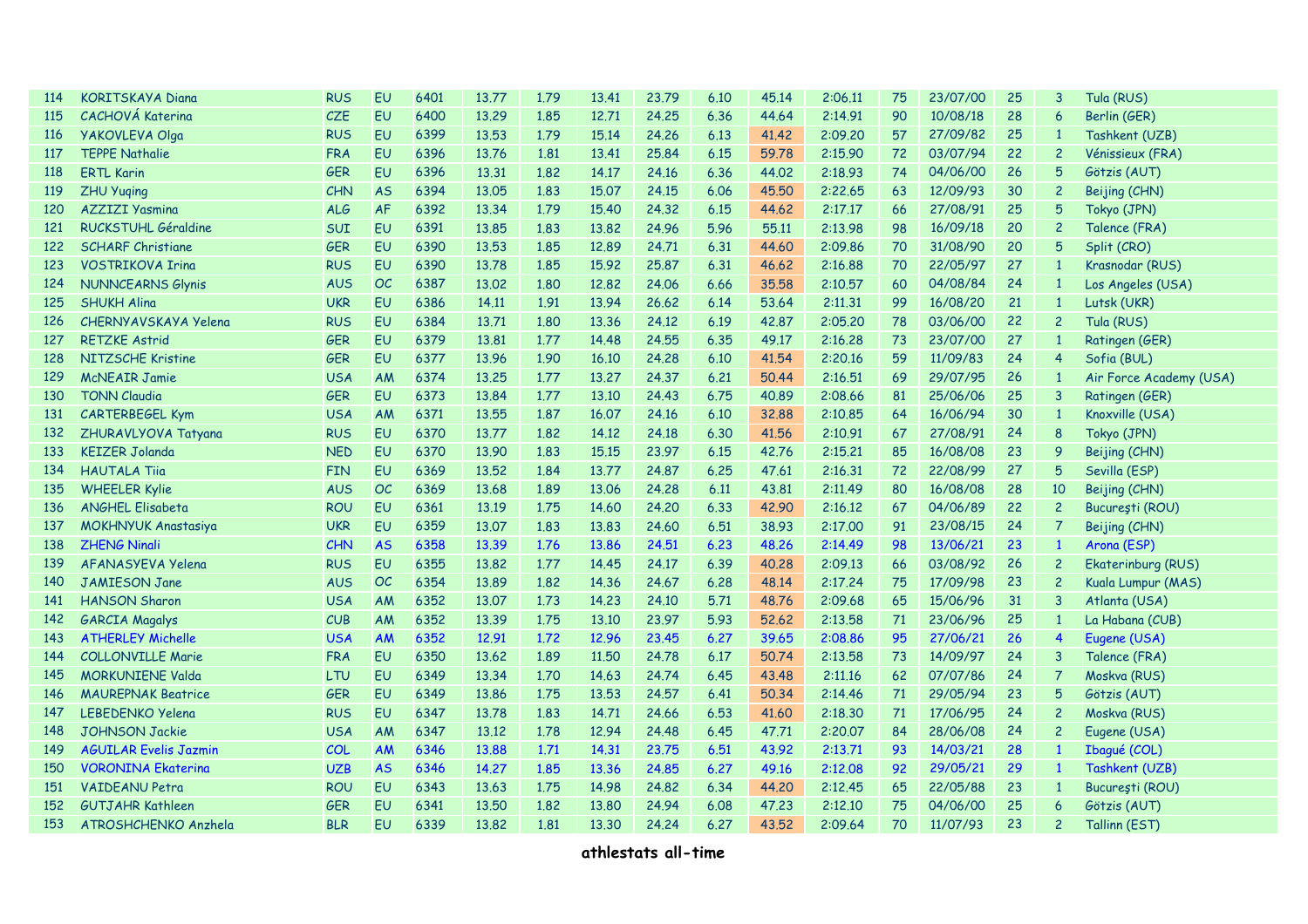| 154        | <b>HUNTINGTON Maria</b>      | <b>FIN</b> | <b>EU</b> | 6339 | 13.09 | 1.83 | 12.67 | 24.29 | 6.43 | 44.20 | 2:20.27 | 97 | 03/08/19 | 22 | 1              | Lappeenranta (FIN)   |
|------------|------------------------------|------------|-----------|------|-------|------|-------|-------|------|-------|---------|----|----------|----|----------------|----------------------|
| 155        | GORDEYEVA Tatyana            | <b>RUS</b> | <b>EU</b> | 6336 | 14.13 | 1.91 | 14.35 | 25.00 | 6.18 | 39.99 | 2:08.87 | 73 | 23/07/00 | 27 | 5              | Tula (RUS)           |
| 156        | <b>DEBOIS Nadine</b>         | <b>FRA</b> | <b>EU</b> | 6333 | 13.62 | 1.81 | 13.74 | 24.37 | 6.59 | 32.48 | 2:05.77 | 61 | 27/04/86 | 25 | $\mathbf{1}$   | Clamart (FRA)        |
| 157        | NETŠEPORUK Larisa            | <b>UKR</b> | <b>EU</b> | 6331 | 13.99 | 1.79 | 13.85 | 24.74 | 6.40 | 50.50 | 2:18.43 | 70 | 28/05/00 | 30 | $\mathbf{1}$   | Maribor (SLO)        |
| 158        | <b>AGNOU Caroline</b>        | SUI        | <b>EU</b> | 6330 | 13.61 | 1.72 | 14.77 | 24.36 | 6.36 | 46.19 | 2:16.06 | 96 | 14/07/17 | 21 | $\mathbf{1}$   | Bydgoszcz (POL)      |
| 159        | DOBROVITSKAYA Taisiya        | <b>BLR</b> | <b>EU</b> | 6326 | 12.8  | 1.84 | 13.36 | 23,8  | 6.25 | 36.54 | 2:12.9  | 67 | 06/06/93 | 26 | $\mathbf{1}$   | Minsk (BLR)          |
| 160        | <b>McMILLAN Chantae</b>      | <b>USA</b> | AM        | 6326 | 13.33 | 1.78 | 13.50 | 24,77 | 6.10 | 49.45 | 2:14.46 | 88 | 10/07/16 | 28 | 5              | Eugene (USA)         |
| <b>161</b> | <b>JOHNSON</b> Gea           | <b>USA</b> | AM        | 6323 | 13.19 | 1.81 | 14.92 | 24,78 | 6.03 | 48.38 | 2:22.83 | 67 | 28/05/92 | 25 | $\overline{1}$ | Long Beach (USA)     |
| 162        | MALOLETNYOVA Vera            | <b>RUS</b> | EU        | 6321 | 13.53 | 1.77 | 13.52 | 23.95 | 6.34 | 40.44 | 2:10.75 | 66 | 17/05/92 | 26 | $\mathbf{1}$   | Krasnodar (RUS)      |
| 163        | <b>MOSHICHEVA Tamara</b>     | <b>RUS</b> | EU        | 6319 | 13.7  | 1.78 | 12,78 | 24.2  | 6.35 | 44.96 | 2:07.3  | 62 | 07/07/85 | 23 | $\mathbf{1}$   | Kharkov (UKR)        |
| 164        | <b>GONCHAROVA Marina</b>     | <b>RUS</b> | <b>EU</b> | 6319 | 13.92 | 1.73 | 13.83 | 24.69 | 6.38 | 47.47 | 2:10.31 | 86 | 01/06/08 | 22 | 6              | Götzis (AUT)         |
| 165        | <b>GRIMM Vanessa</b>         | <b>GER</b> | <b>EU</b> | 6316 | 13.81 | 1.77 | 15,04 | 24.19 | 6.26 | 43.72 | 2:16.35 | 97 | 30/05/21 | 24 | 5              | Götzis (AUT)         |
| 166        | <b>SULEK Adrianna</b>        | <b>POL</b> | <b>EU</b> | 6315 | 13.57 | 1.86 | 12,82 | 23.94 | 6.29 | 39.08 | 2:12.38 | 99 | 30/05/21 | 22 | 6              | Götzis (AUT)         |
| 167        | <b>ELLENWOOD Georgia</b>     | CAN        | <b>AM</b> | 6314 | 13.40 | 1.76 | 12.29 | 24.29 | 6,20 | 48.57 | 2:11.45 | 95 | 20/06/21 | 26 | $\mathbf{1}$   | Ratingen (GER)       |
| 168        | RODRÍGUEZ Adriana            | CUB        | <b>AM</b> | 6313 | 12.99 | 1.80 | 13.03 | 23.39 | 6.42 | 40.41 | 2:22.94 | 99 | 19/06/21 | 22 | $\overline{c}$ | La Habana (CUB)      |
| 169        | KESSELSCHLÄGER Sonja         | <b>GER</b> | <b>EU</b> | 6311 | 13.50 | 1.85 | 13.77 | 25.14 | 6.24 | 42.00 | 2:11.92 | 78 | 22/06/08 | 30 | 3              | Ratingen (GER)       |
| 170        | <b>MIKHAYLOVA Lyudmila</b>   | <b>RUS</b> | <b>EU</b> | 6308 | 13.74 | 1.83 | 12,41 | 23.94 | 6.83 | 35.54 | 2:14.05 | 69 | 18/05/93 | 24 | $\mathbf{1}$   | Krasnodar (RUS)      |
| 171        | JONES Akela **               | <b>BAR</b> | AM        | 6307 | 13.36 | 1.95 | 13.64 | 23.28 | 6.12 | 38.97 | 2:28.70 | 95 | 14/04/16 | 21 | $\mathbf{1}$   | Azusa (USA)          |
| 172        | CÁRDEÑAS Regla Maria         | CUB        | AM        | 6306 | 13.83 | 1.80 | 13.97 | 23.77 | 6.46 | 41.72 | 2:19.09 | 75 | 10/08/95 | 20 | 6              | Göteborg (SWE)       |
| 173        | <b>YURCHENKO Vera</b>        | <b>UKR</b> | <b>EU</b> | 6304 | 13.64 | 1.74 | 14.61 | 24.40 | 6.46 | 43.22 | 2:16.63 | 59 | 20/09/87 | 28 | $\mathbf{1}$   | Lvov (UKR)           |
| 174        | <b>VICENTE María</b>         | <b>ESP</b> | <b>EU</b> | 6304 | 13.62 | 1.77 | 12.77 | 24.02 | 6.41 | 47.83 | 2:18.60 | 01 | 25/04/21 | 20 | $\mathbf{1}$   | Lana (ITA)           |
| 175        | <b>GREINER Cindy</b>         | <b>USA</b> | AM        | 6300 | 13.59 | 1.79 | 14.34 | 24.60 | 6.38 | 40.78 | 2:14.16 | 57 | 02/08/92 | 35 | $\mathbf{9}$   | Barcelona (ESP)      |
| 176        | <b>SAMUELSSON Jessica</b>    | <b>SWE</b> | EU        | 6300 | 13.58 | 1.77 | 14.18 | 24,25 | 6.18 | 42,02 | 2:11.31 | 85 | 04/08/12 | 27 | 14             | London (GBR)         |
| 177        | O'CONNOR Kate                | <b>IRL</b> | <b>EU</b> | 6297 | 13.94 | 1.80 | 14.23 | 24.94 | 5.84 | 51.61 | 2:11.76 | 00 | 25/04/21 | 21 | $\overline{c}$ | Lana (ITA)           |
| 178        | <b>GORDIYENKO Yekaterina</b> | <b>UKR</b> | <b>EU</b> | 6295 | 13.58 | 1.74 | 15,37 | 24.44 | 6.45 | 34,80 | 2:09.67 | 51 | 02/08/81 | 30 | $\mathbf{1}$   | Leningrad (RUS)      |
| 179        | WEIßENBERG Sophie            | <b>GER</b> | EU        | 6293 | 13.73 | 1.77 | 14.02 | 24,26 | 6.38 | 44.36 | 2:17.06 | 97 | 26/05/19 | 22 | 8              | Götzis (AUT)         |
| 180        | <b>HOOS Laurien</b>          | <b>NED</b> | EU        | 6291 | 13.53 | 1.77 | 15.03 | 24.61 | 6.04 | 49.77 | 2:21.76 | 83 | 15/07/05 | 22 | $\mathbf{1}$   | Erfurt (GER)         |
| 181        | <b>ZAMZOW-MAHLER Ashtin</b>  | <b>USA</b> | <b>AM</b> | 6291 | 13.36 | 1.76 | 13.56 | 24.48 | 5.91 | 52.89 | 2:17.77 | 96 | 15/05/21 | 25 | $\mathbf{1}$   | Azusa (USA)          |
| 182        | NDAMA Solène                 | <b>FRA</b> | <b>EU</b> | 6290 | 12.91 | 1.75 | 13.41 | 24,21 | 6.38 | 37.29 | 2:11.97 | 98 | 23/06/19 | 21 | 4              | Talence (FRA)        |
| 183        | CHISTYAKOVA Svetlana         | <b>RUS</b> | <b>EU</b> | 6289 | 13.24 | 1.83 | 13,12 | 24.92 | 6.43 | 41.14 | 2:15.83 |    | 20/09/87 |    | $\overline{c}$ | Lvov (UKR)           |
| 184        | <b>TIGAU Viorica</b>         | <b>ROU</b> | <b>EU</b> | 6289 | 13.18 | 1.79 | 12.03 | 23.90 | 6.83 | 40.40 | 2:23.05 | 79 | 25/06/00 | 21 | $\mathbf{1}$   | București (ROU)      |
| 185        | ŠADEIKO Grit                 | <b>EST</b> | <b>EU</b> | 6280 | 13.31 | 1.74 | 13.89 | 24.69 | 6.17 | 48.35 | 2:16.86 | 89 | 28/05/17 | 28 | 13             | Götzis (AUT)         |
| 186        | <b>KLAVINA Līga</b>          | LAT        | <b>EU</b> | 6279 | 14.31 | 1.93 | 14.82 | 24.45 | 6.50 | 39.84 | 2:26.22 | 80 | 15/07/01 | 21 | $\mathbf{1}$   | Amsterdam (NED)      |
| 187        | <b>HENRY Joanne</b>          | <b>NZL</b> | OC        | 6278 | 13.93 | 1.75 | 12.91 | 24.60 | 6.51 | 43.56 | 2:08.72 | 71 | 01/03/92 | 21 | $\mathbf{1}$   | Auckland (NZL)       |
| 188        | <b>FYODOROVA Alina</b>       | <b>UKR</b> | EU        | 6278 | 13.80 | 1.87 | 15.01 | 24,70 | 6.31 | 35.72 | 2:14.77 | 89 | 05/07/15 | 26 | $\mathbf{1}$   | Aubagne (FRA)        |
| 189        | <b>AHOUANWANOU Odile</b>     | <b>BEN</b> | AF        | 6274 | 13.25 | 1.73 | 15.79 | 24.45 | 6.07 | 48,02 | 2:25.44 | 91 | 20/06/21 | 30 | $\overline{c}$ | Ratingen (GER)       |
| 190        | DAVYDOVA Yelena              | KAZ        | <b>AS</b> | 6272 | 14.33 | 1.89 | 12.77 | 25,07 | 6.37 | 47.14 | 2:15.56 | 67 | 14/07/87 | 20 | $\overline{c}$ | Zagreb (CRO)         |
| 191        | <b>PICKLER Diana</b>         | <b>USA</b> | AM        | 6271 | 13.43 | 1.81 | 13.49 | 24,25 | 6.27 | 41.90 | 2:16.99 | 83 | 28/06/09 | 26 |                | Eugene (USA)         |
| 192        | <b>VANNINEN Saga</b>         | <b>FIN</b> | <b>EU</b> | 6271 | 13.55 | 1.78 | 14.90 | 24.85 | 6.34 | 47,01 | 2:24.62 | 03 | 16/07/21 | 18 |                | <b>Tallinn (EST)</b> |
| 193        | NEMOGAYEVA Olga              | <b>RUS</b> | <b>EU</b> | 6269 | 13.53 | 1.82 | 13.15 | 24.56 | 6.34 | 37.40 | 2:08.79 | 59 | 19/06/83 | 24 | $\overline{7}$ | Moskva (RUS)         |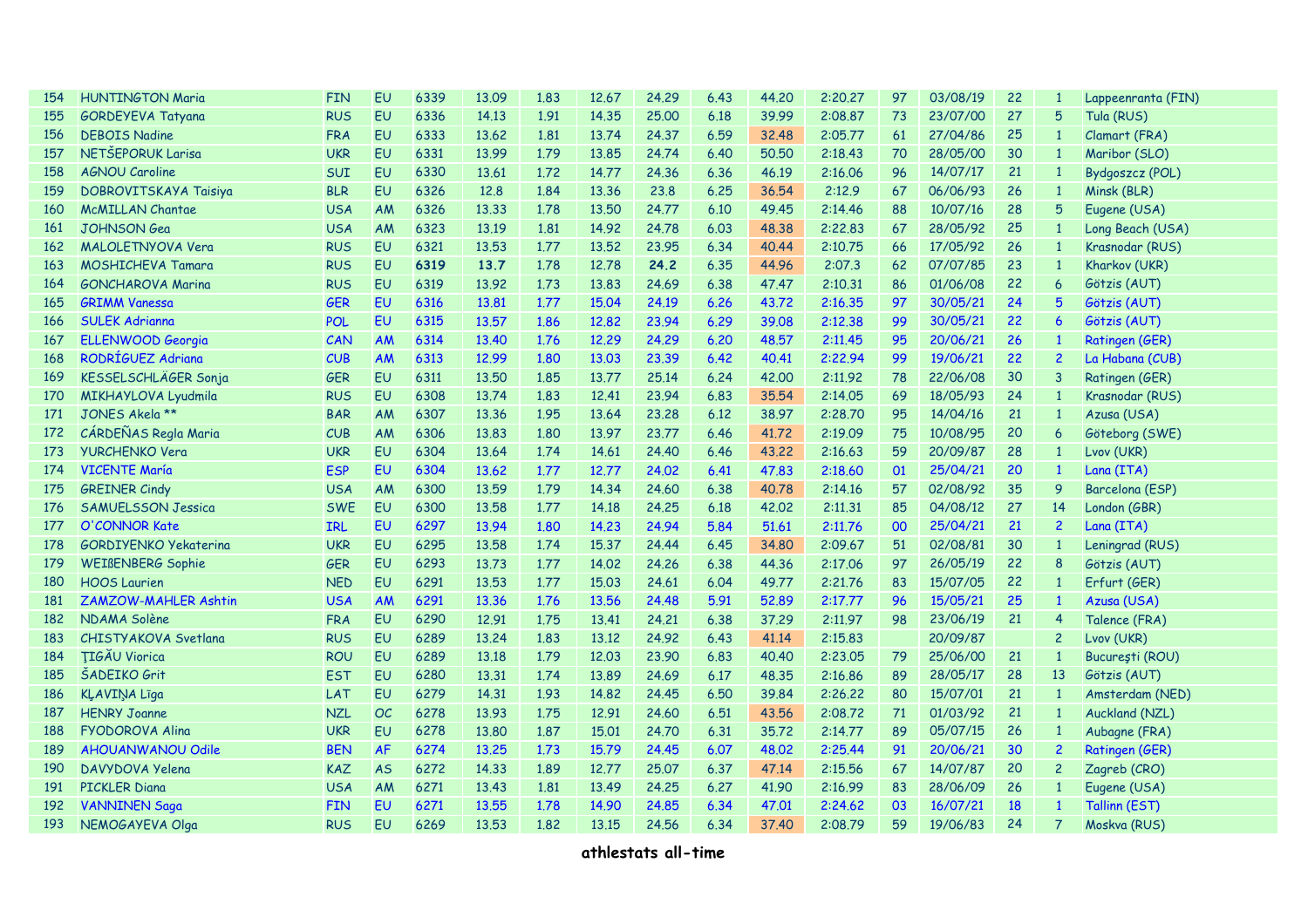| 194 | LAJBNEROVÁ Zuzana            | CZE        | <b>EU</b> | 6268 | 13.79 | 1.84 | 14.92 | 24.72 | 6.14 | 43.10 | 2:18.68 | 63 | 19/06/88 | 25 | 7                       | Götzis (AUT)             |
|-----|------------------------------|------------|-----------|------|-------|------|-------|-------|------|-------|---------|----|----------|----|-------------------------|--------------------------|
| 195 | <b>BUTAR Iryna</b>           | <b>BLR</b> | <b>EU</b> | 6268 | 13.66 | 1.86 | 12.62 | 25.19 | 6.27 | 50.54 | 2:20.89 | 80 | 01/06/02 | 22 | $\mathbf{1}$            | Staiki (BLR)             |
| 196 | <b>SCHNEIDER Corinne</b>     | SUI        | <b>EU</b> | 6265 | 14.03 | 1.87 | 12.68 | 25.23 | 6.09 | 52.54 | 2:16.94 | 62 | 16/06/85 | 23 | $\mathbf{1}$            | Zug (SUI)                |
| 197 | <b>KAMROWSKA-NOWAK Maria</b> | <b>POL</b> | <b>EU</b> | 6263 | 13.48 | 1.70 | 14.49 | 24.40 | 6.12 | 44.12 | 2:10.96 | 66 | 02/08/92 | 26 | 10                      | Barcelona (ESP)          |
| 198 | SHEN Shengfei                | CHN        | <b>AS</b> | 6263 | 13.96 | 1.81 | 14.76 | 25,23 | 6.35 | 48.91 | 2:23.31 | 81 | 18/11/01 | 20 | $\mathbf{1}$            | Guangzhou (CHN)          |
| 199 | <b>DONG Yuping</b>           | <b>CHN</b> | <b>AS</b> | 6262 | 13.64 | 1,82 | 14,51 | 24,70 | 6.40 | 42.92 | 2:20.76 | 63 | 28/11/87 | 24 | $\mathbf{1}$            | Guangzhou (CHN)          |
| 200 | <b>HAGGER Kim</b>            | <b>GBR</b> | EU        | 6259 | 13.46 | 1.90 | 12.63 | 24.67 | 6.57 | 36,06 | 2:17.72 | 61 | 18/05/86 | 25 | $\mathbf{1}$            | Arles (FRA)              |
| 201 | NUSKO Helga                  | <b>GER</b> | EU        | 6256 | 14,00 | 1.78 | 15.09 | 25.11 | 6.23 | 49.92 | 2:21,63 | 65 | 14/07/85 | 20 | $\mathbf{1}$            | Ulm(GER)                 |
| 202 | RYZHOVA Veronika             | <b>RUS</b> | EU        | 6254 | 13.82 | 1.77 | 14.03 | 24.97 | 6.56 | 46.38 | 2:21.29 | 68 | 23/05/91 | 23 | $\mathbf{1}$            | Sochi (RUS)              |
| 203 | <b>EMERSON Niamh</b>         | <b>GBR</b> | EU        | 6253 | 13.76 | 1.89 | 12,27 | 24,80 | 6.31 | 39,02 | 2:09.74 | 99 | 13/07/18 | 19 | $\mathbf{1}$            | Tampere (FIN)            |
| 204 | <b>MAUDENS Hanne</b>         | <b>BEL</b> | <b>EU</b> | 6252 | 14.00 | 1.80 | 13,28 | 24.28 | 6.36 | 40.96 | 2:11.14 | 97 | 27/05/18 | 21 | 6                       | Götzis (AUT)             |
| 205 | <b>BROOKS Taliyah</b>        | <b>USA</b> | <b>AM</b> | 6252 | 12.95 | 1.82 | 11.95 | 24.07 | 6.66 | 38.63 | 2:22.89 | 95 | 26/03/21 | 26 | $\mathbf{1}$            | Austin (USA)             |
| 206 | <b>OVCHINNIKOVA Svetlana</b> | <b>BLR</b> | <b>EU</b> | 6251 | 13.55 | 1.74 | 16.80 | 24.75 | 5.91 | 40.20 | 2:13.11 | 56 | 03/08/85 | 29 | 5                       | Leningrad (RUS)          |
| 207 | <b>SPIRINA Marina</b>        | <b>RUS</b> | <b>EU</b> | 6250 | 13.5  | 1.76 | 12,30 | 24.1  | 6.42 | 41.76 | 2:07.9  | 55 | 16/07/85 | 30 | $\mathbf{1}$            | Kharkov (UKR)            |
| 208 | <b>KOALA Marthe</b>          | <b>BUR</b> | AF        | 6250 | 13,08 | 1.74 | 13.96 | 23,74 | 6.64 | 43.52 | 2:33.49 | 94 | 30/05/21 | 27 | 10                      | Götzis (AUT)             |
| 209 | <b>WU Shuling</b>            | CHN        | <b>AS</b> | 6249 | 13.42 | 1.79 | 13.19 | 24.84 | 5.98 | 46.42 | 2:09.62 | 73 | 12/09/93 | 20 | 3                       | Beijing (CHN)            |
| 210 | ALYOSHINA Natalya            | <b>RUS</b> | EU        | 6248 | 13.65 | 1.79 | 12.91 | 23,80 | 6.69 | 36,20 | 2:16.68 | 56 | 27/09/82 | 26 | $\overline{c}$          | Tashkent (UZB)           |
| 211 | <b>VASHCHENKO Nina</b>       | <b>RUS</b> | EU        | 6247 | 13.74 | 1.82 | 13,02 | 24.68 | 6.50 | 40,02 | 2:13.88 | 60 | 27/09/82 | 22 | 3                       | Tashkent (UZB)           |
| 212 | <b>JOHNSON Virginia</b>      | <b>USA</b> | AM        | 6247 | 12,83 | 1.66 | 12,20 | 23,38 | 6.42 | 42.46 | 2:15.88 | 79 | 28/06/08 | 29 | $\overline{4}$          | Eugene (USA)             |
| 213 | RÄTTYÄ Tina                  | <b>FIN</b> | EU        | 6241 | 13.78 | 1.72 | 13.58 | 24.55 | 6.08 | 48,60 | 2:11.01 | 68 | 09/08/94 | 26 | 8                       | Helsinki (FIN)           |
| 214 | <b>HAWKINS Chari</b>         | <b>USA</b> | <b>AM</b> | 6236 | 13.18 | 1.84 | 13,85 | 24.36 | 5.95 | 41.92 | 2:18.67 | 91 | 27/06/21 | 30 | $6\overline{6}$         | Eugene (USA)             |
| 215 | STRATAKI Aryiró              | GRE        | EU        | 6235 | 13.93 | 1.76 | 13,81 | 24.60 | 6.34 | 45.16 | 2:15.09 | 75 | 28/05/06 | 31 | 5                       | Götzis (AUT)             |
| 216 | <b>GEISSLER Heidrun</b>      | <b>GER</b> | EU        | 6234 | 14.42 | 1.87 | 13,12 | 24.67 | 6.69 | 36.18 | 2:12,22 | 61 | 30/08/81 | 20 | $\overline{c}$          | Birmingham (GBR)         |
| 217 | LEVENKOVA Olga               | <b>RUS</b> | <b>EU</b> | 6231 | 13,80 | 1.79 | 14.10 | 24.33 | 6.09 | 42.63 | 2:13.60 | 84 | 28/05/06 | 22 | $\overline{7}$          | Götzis (AUT)             |
| 218 | <b>BLONSKAYA Lyudmyla</b>    | <b>UKR</b> | <b>EU</b> | 6230 | 14.36 | 1.80 | 15.06 | 25.37 | 6.23 | 46.21 | 2:14.63 | 75 | 21/05/99 | 24 | $\mathbf{1}$            | Odessa (UKR)             |
| 219 | <b>GOMES Naide</b>           | POR        | EU        | 6230 | 13.54 | 1.79 | 13,87 | 24,87 | 6.39 | 41.66 | 2:17.00 | 79 | 17/07/05 | 26 | $\mathbf{1}$            | Logroño (ESP)            |
| 220 | <b>TURPIN Esther</b>         | <b>FRA</b> | EU        | 6230 | 13.26 | 1.74 | 13,21 | 24.59 | 6.32 | 42,82 | 2:14.12 | 96 | 27/05/18 | 22 | 8                       | Götzis (AUT)             |
| 221 | <b>KAZANINA Svetlana</b>     | <b>KAZ</b> | <b>AS</b> | 6228 | 14.04 | 1.80 | 12,30 | 23.94 | 6.03 | 47.30 | 2:11,49 | 71 | 10/06/99 | 28 | $\mathbf{1}$            | Tashkent (UZB)           |
| 222 | <b>MARCUSSEN Ida</b>         | <b>NOR</b> | EU        | 6226 | 14.16 | 1.68 | 13,00 | 24.59 | 6.47 | 51,02 | 2:13.69 | 87 | 26/08/07 | 20 | 11                      | Osaka (JPN)              |
| 223 | LAGGER Sarah                 | <b>AUT</b> | EU        | 6225 | 14.21 | 1.77 | 14.38 | 24,86 | 6.15 | 45.76 | 2:11,53 | 99 | 13/07/18 | 19 | $\overline{c}$          | Tampere (FIN)            |
| 224 | PERMYAKOVA Olga              | <b>RUS</b> | EU        | 6223 | 14.35 | 1.81 | 14.02 | 24.55 | 6.40 | 42.32 | 2:15.05 | 64 | 14/09/85 | 21 | $\overline{c}$          | Alma-Ata (KAZ)           |
| 225 | ŽEMAITYTĖ Viktorija          | LTU        | <b>EU</b> | 6219 | 14.06 | 1.85 | 13,70 | 24.67 | 5.86 | 49.24 | 2:16.99 | 85 | 15/07/07 | 22 | $\mathbf{1}$            | Debrecen (HUN)           |
| 226 | <b>SERBUL Lyudmila</b>       | <b>MDA</b> | EU        | 6218 | 14.02 | 1.74 | 14.37 | 24.77 | 6.00 | 43,38 | 2:05.60 | 60 | 21/06/84 | 24 | $\overline{7}$          | <b>Kyiv (UKR)</b>        |
| 227 | SOBOTKA Jana                 | <b>GER</b> | EU        | 6218 | 14.40 | 1.74 | 13.28 | 24.19 | 6.27 | 43.64 | 2:06.83 | 65 | 21/07/84 | 19 | 6                       | Potsdam (GER)            |
| 228 | <b>WIJNSMA Marjon</b>        | <b>NED</b> | <b>EU</b> | 6213 | 13.68 | 1.80 | 12.98 | 24.56 | 6.46 | 37.32 | 2:11.19 | 65 | 22/05/88 | 23 | $\mathbf{1}$            | Eindhoven (NED)          |
| 229 | <b>ABDULAI Ruky</b>          | CAN        | AM        | 6212 | 13.60 | 1.80 | 11.72 | 24.50 | 6.30 | 46.35 | 2:15.29 | 85 | 30/08/11 | 26 | 13                      | Daegu (KOR)              |
| 230 | <b>LOTTHOGAN Tiffany</b>     | <b>USA</b> | AM        | 6211 | 13.30 | 1.69 | 14.75 | 24.57 | 6.01 | 54.62 | 2:28.23 | 75 | 07/06/97 | 22 | $\overline{\mathbf{1}}$ | <b>Bloomington (USA)</b> |
| 231 | SHOBHA Javur J.              | <b>IND</b> | <b>AS</b> | 6211 | 13.71 | 1.69 | 12.52 | 23,53 | 6.50 | 44.16 | 2:16.40 | 78 | 17/03/04 | 26 | $\mathbf{1}$            | New Delhi (IND)          |
| 232 | <b>MILLS Holly</b>           | <b>GBR</b> | EU        | 6211 | 13,22 | 1.85 | 13.26 | 24.36 | 6.08 | 35.77 | 2:12,50 | 00 | 13/06/21 | 21 | 4                       | Arona (ESP)              |
| 233 | <b>SAFRONENKO Galina</b>     | <b>RUS</b> | <b>EU</b> | 6210 | 13.5  | 1.74 | 14.50 | 25.0  | 6.31 | 45.92 | 2:15.4  | 55 | 29/07/84 | 29 |                         | Alma-Ata (KAZ)           |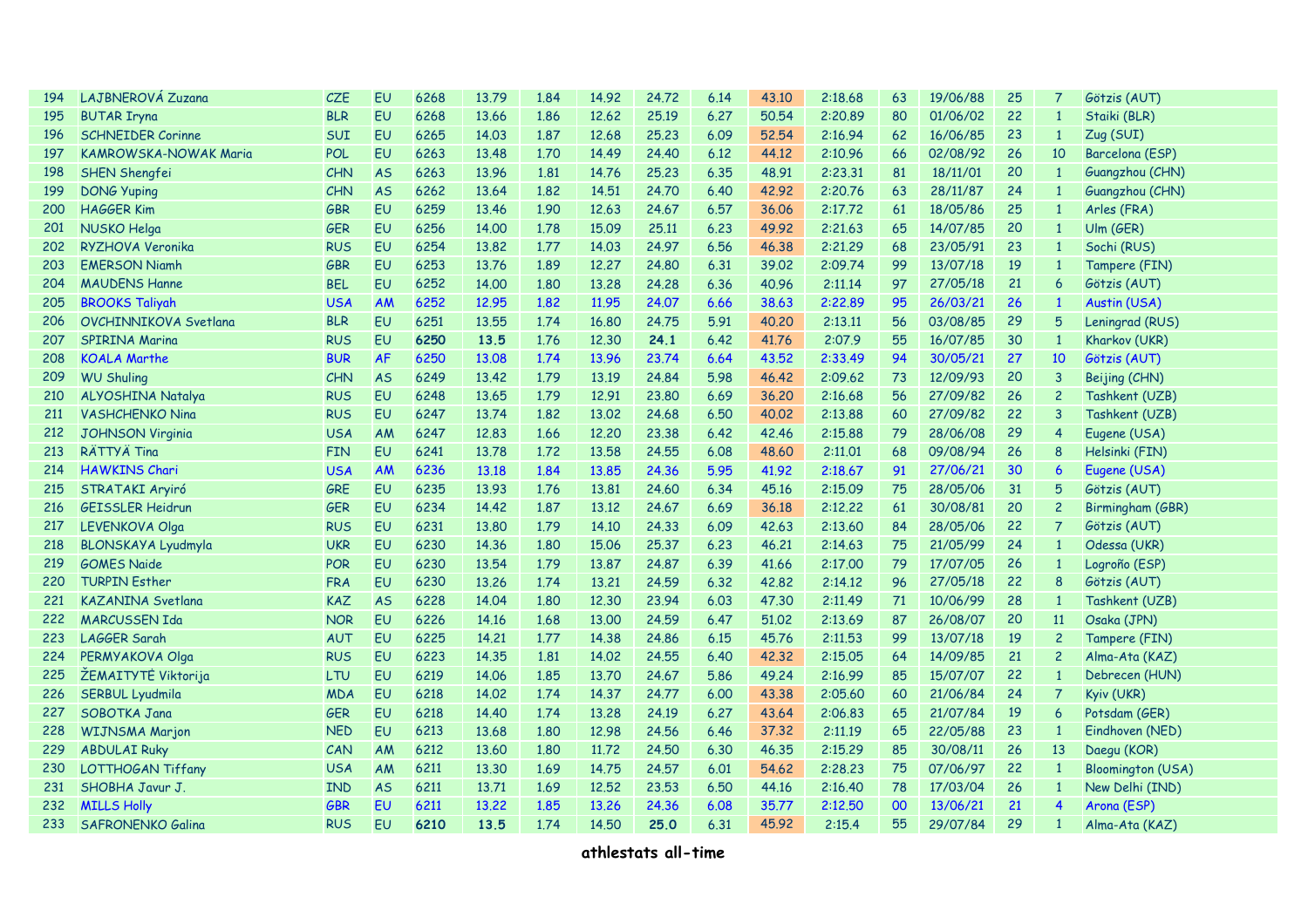| 234 | <b>SCHIEMENZ Kim</b>       | <b>USA</b> | AM        | 6209 | 13.38 | 1.84 | 13.29 | 24.23 | 6.02 | 43.86 | 2:21.15 | 77 | 05/04/03 | 26 | $\mathbf{1}$   | Greeley (USA)               |
|-----|----------------------------|------------|-----------|------|-------|------|-------|-------|------|-------|---------|----|----------|----|----------------|-----------------------------|
| 235 | <b>SILLMAN Miia</b>        | <b>FIN</b> | <b>EU</b> | 6209 | 13.84 | 1.83 | 12.99 | 24.83 | 6.18 | 50.07 | 2:21.94 | 95 | 12/07/19 | 24 | $\mathbf{1}$   | Napoli (ITA)                |
| 236 | SLOBODA Daryna             | <b>UKR</b> | EU        | 6208 | 14.01 | 1.79 | 14.00 | 24.71 | 6.15 | 42.55 | 2:11.35 | 95 | 23/08/19 | 24 | $\mathbf{1}$   | Lutsk (UKR)                 |
| 237 | <b>VASEYKINA Viktoriya</b> | <b>RUS</b> | <b>EU</b> | 6207 | 14.07 | 1.82 | 12.92 | 24.65 | 6.51 | 43.93 | 2:18.68 | 97 | 24/06/21 | 24 | $\mathbf{1}$   | Cheboksary (RUS)            |
| 238 | LIU Bo                     | <b>CHN</b> | <b>AS</b> | 6205 | 13,27 | 1.83 | 12.75 | 24.74 | 6.08 | 36.06 | 2:06.44 | 72 | 12/09/93 | 21 | $\overline{4}$ | Beijing (CHN)               |
| 239 | <b>AKULENKO Yuliya</b>     | <b>UKR</b> | EU        | 6203 | 13.99 | 1.69 | 13.74 | 24,26 | 6.33 | 49.48 | 2:18,40 | 77 | 13/06/04 | 27 | $\overline{1}$ | Kyiv (UKR)                  |
| 240 | <b>HELLEBAUT Tia</b>       | <b>BEL</b> | EU        | 6201 | 14.15 | 1.97 | 12,14 | 25,30 | 6.14 | 43.18 | 2:14.75 | 78 | 28/05/06 | 28 | 8              | Götzis (AUT)                |
| 241 | <b>MIKHAILOVA Inga</b>     | LTU        | EU        | 6200 | 13.64 | 1.85 | 12.43 | 25.18 | 6.35 | 44.14 | 2:17.11 | 66 | 08/07/92 | 26 | $\overline{c}$ | Vilnius (LTU)               |
| 242 | <b>ZHANG Xiaohui</b>       | <b>CHN</b> | <b>AS</b> | 6200 | 13.73 | 1.68 | 13,82 | 24.45 | 6.25 | 42.72 | 2:08.53 | 71 | 02/06/94 | 23 | $\mathbf{1}$   | Beijing (CHN)               |
| 243 | <b>HALL Anna</b>           | <b>USA</b> | AM        | 6200 | 13.64 | 1.88 | 11,27 | 23.91 | 6.03 | 40.36 | 2:10.69 | 01 | 10/04/21 | 20 | $\mathbf{1}$   | Athens (USA)                |
| 244 | <b>SCHULZ Christine</b>    | <b>GER</b> | EU        | 6199 | 13.67 | 1.80 | 12.99 | 24.88 | 6.30 | 44.96 | 2:17.03 | 84 | 22/05/05 | 21 | $\mathbf{1}$   | Wesel (GER)                 |
| 245 | <b>SCHMIDT Anke</b>        | <b>GER</b> | <b>EU</b> | 6198 | 13.80 | 1.72 | 13.32 | 25.82 | 6.63 | 35.78 | 2:12.44 | 68 | 24/05/87 | 19 | 7              | Götzis (AUT)                |
| 246 | <b>FRANSEN Remona</b>      | <b>NED</b> | EU        | 6198 | 13.84 | 1.86 | 13.06 | 24.49 | 6.28 | 36.83 | 2:12.09 | 85 | 17/07/11 | 26 | 4              | Ratingen (GER)              |
| 247 | <b>MAKSIMAVA Yana</b>      | <b>BLR</b> | <b>EU</b> | 6198 | 13.97 | 1.89 | 14.09 | 25.43 | 5.99 | 42.33 | 2:13.37 | 89 | 04/08/12 | 23 | 17             | London (GBR)                |
| 248 | <b>JAKLOFSKY Sharon</b>    | <b>NED</b> | EU        | 6197 | 13.60 | 1.78 | 13,38 | 25,17 | 6.59 | 41.06 | 2:17.37 | 68 | 02/07/95 | 27 | $\overline{c}$ | Helmond (NED)               |
| 249 | <b>KÜNSTNER Iris</b>       | <b>GER</b> | EU        | 6194 | 13.90 | 1.89 | 13.38 | 24.78 | 6.24 | 35,32 | 2:11,30 | 60 | 10/06/82 | 22 | 3              | Mannheim (GER)              |
| 250 | <b>CORNATEANU Camelia</b>  | <b>ROU</b> | EU        | 6194 | 14.35 | 1.86 | 14.70 | 24.97 | 6.15 | 38.94 | 2:11.93 | 67 | 08/08/86 | 19 | $\overline{c}$ | Pitesti (ROU)               |
| 251 | <b>BONDMILLS Catherine</b> | CAN        | AM        | 6193 | 13.79 | 1.86 | 13.57 | 24.64 | 6.22 | 37.62 | 2:14.04 | 67 | 23/08/94 | 27 | 3              | Victoria (CAN)              |
| 252 | <b>SHCHERBINA Marina</b>   | <b>UKR</b> | EU        | 6192 | 14.41 | 1.77 | 14.19 | 24.89 | 5.93 | 51.38 | 2:13.72 | 68 | 08/07/89 | 21 | $\mathbf{1}$   | Donetsk (UKR)               |
| 253 | <b>VOLF Yelena</b>         | <b>RUS</b> | EU        | 6192 | 13.4  | 1.80 | 14.15 | 24.5  | 6.64 | 33.46 | 2:16.3  | 69 | 14/05/95 | 26 | $\overline{1}$ | Rostov-na-Donu (RUS)        |
| 254 | <b>NEMES Rita</b>          | <b>HUN</b> | EU        | 6192 | 13.77 | 1.75 | 13.11 | 25.00 | 6.22 | 46.41 | 2:12.09 | 89 | 26/07/20 | 31 | $\overline{c}$ | <b>Budapest (HUN)</b>       |
| 255 | <b>CAMBOURS Léonie</b>     | <b>FRA</b> | <b>EU</b> | 6192 | 13.60 | 1.86 | 12,88 | 24.36 | 6.42 | 34,20 | 2:14.51 | 00 | 30/05/21 | 21 | $\mathbf{1}$   | Montpellier (FRA)           |
| 256 | ROMANCHENKOVA Inna         | <b>RUS</b> | <b>EU</b> | 6190 | 13.6  | 1.80 | 14.08 | 24.1  | 6.23 | 41.28 | 2:14.4  | 58 | 25/06/87 | 29 | $\mathbf{1}$   | Smolensk (RUS)              |
| 257 | <b>BYSTROVA Svetlana</b>   | <b>RUS</b> | EU        | 6189 | 14.12 | 1.71 | 14.90 | 24.62 | 6.15 | 48.20 | 2:17.05 | 67 | 17/07/87 | 20 | $\mathbf{1}$   | Tallinn (EST)               |
| 258 | <b>SHI Guiping</b>         | CHN        | <b>AS</b> | 6188 | 13.65 | 1.80 | 13.10 | 24.37 | 6.39 | 38.76 | 2:15.42 | 68 | 12/09/93 | 25 | 5              | Beijing (CHN)               |
| 259 | SPÍNOLA Vanessa            | <b>BRA</b> | AM        | 6188 | 14.23 | 1.81 | 13,07 | 24.16 | 6.15 | 45,83 | 2:16.01 | 90 | 01/07/16 | 26 | $\mathbf{1}$   | São Bernardo do Campo (BRA) |
| 260 | <b>DONKOVA Yordanka</b>    | <b>BUL</b> | EU        | 6187 | 12.65 | 1.78 | 12,80 | 23,25 | 6.37 | 29,40 | 2:17,51 | 61 | 11/09/83 | 22 | $\overline{7}$ | Sofia (BUL)                 |
| 261 | <b>DOMNITEANU Ionica</b>   | <b>ROU</b> | EU        | 6187 | 13.51 | 1.77 | 14.56 | 24.66 | 6.00 | 43.86 | 2:17,60 | 69 | 26/07/87 | 18 | $\mathbf{1}$   | Pitesti (ROU)               |
| 262 | PARFYONOVA Svetlana        | <b>RUS</b> | <b>EU</b> | 6187 | 13.76 | 1.77 | 12,60 | 23.69 | 6.29 | 33.94 | 2:05.63 | 74 | 03/06/00 | 26 | 5              | Tula (RUS)                  |
| 263 | NENOVA Daniela             | <b>BUL</b> | <b>EU</b> | 6186 | 13.93 | 1.83 | 13.93 | 23,67 | 6.08 | 30.70 | 2:06,50 | 61 | 29/05/83 | 22 | 3              | Götzis (AUT)                |
| 264 | <b>BISWAS Soma</b>         | <b>IND</b> | <b>AS</b> | 6186 | 13.62 | 1.69 | 13,22 | 24,23 | 6.19 | 44.92 | 2:11,67 | 78 | 31/07/00 | 22 | $\mathbf{1}$   | Chennai (IND)               |
| 265 | <b>CONTE Claudia</b>       | <b>ESP</b> | <b>EU</b> | 6186 | 13.92 | 1.84 | 11.63 | 24.89 | 6.19 | 47.04 | 2:12.93 | 99 | 09/07/21 | 22 | $\overline{2}$ | Tallinn (EST)               |
| 266 | <b>BACHER Gertrud</b>      | <b>ITA</b> | EU        | 6185 | 13.65 | 1.73 | 13.43 | 24,23 | 5.94 | 43.83 | 2:09.04 | 71 | 09/05/99 | 28 | $\mathbf{1}$   | Desenzano del Garda (ITA)   |
| 267 | <b>BIESENBACH Kira</b>     | <b>GER</b> | EU        | 6185 | 13.71 | 1.78 | 12.95 | 23.76 | 6.42 | 36.53 | 2:14.32 | 92 | 16/06/13 | 21 | 3              | Ratingen (GER)              |
| 268 | <b>LIU Xing</b>            | CHN        | <b>AS</b> | 6184 | 13.43 | 1.68 | 13.21 | 23.60 | 6.08 | 44.78 | 2:14.43 | 70 | 18/10/97 | 27 | 3              | Shanghai (CHN)              |
| 269 | de ANICETO Marisa          | <b>FRA</b> | EU        | 6182 | 13.81 | 1.80 | 12.91 | 25.24 | 6.10 | 51.92 | 2:19.10 | 86 | 27/05/12 | 26 | $\mathbf{1}$   | Arona (ESP)                 |
| 270 | <b>JOSEPHS Janice</b>      | <b>RSA</b> | AF        | 6181 | 13.65 | 1.70 | 11.79 | 23,42 | 6,22 | 43.77 | 2:10.61 | 82 | 22/03/06 | 24 | 5              | Melbourne (AUS)             |
| 271 | <b>BALTA Ksenija</b>       | <b>EST</b> | EU        | 6180 | 13.70 | 1.74 | 11,55 | 23,05 | 6.56 | 34.58 | 2:10.35 | 86 | 02/07/06 | 20 | 3              | Arles (FRA)                 |
| 272 | SAVCHENKO Valentina        | <b>UKR</b> | EU        | 6179 | 13.88 | 1.59 | 15.10 | 24,15 | 6.07 | 48.16 | 2:12,42 | 68 | 05/08/84 | 16 | $\mathbf{1}$   | Plovdiv (BUL)               |
| 273 | <b>HIDDING Tineke</b>      | <b>NED</b> | EU        | 6176 | 13.57 | 1.74 | 13.86 | 24.20 | 6.30 | 36.06 | 2:10.94 | 59 | 22/05/88 | 29 | $\overline{c}$ | Eindhoven (NED)             |